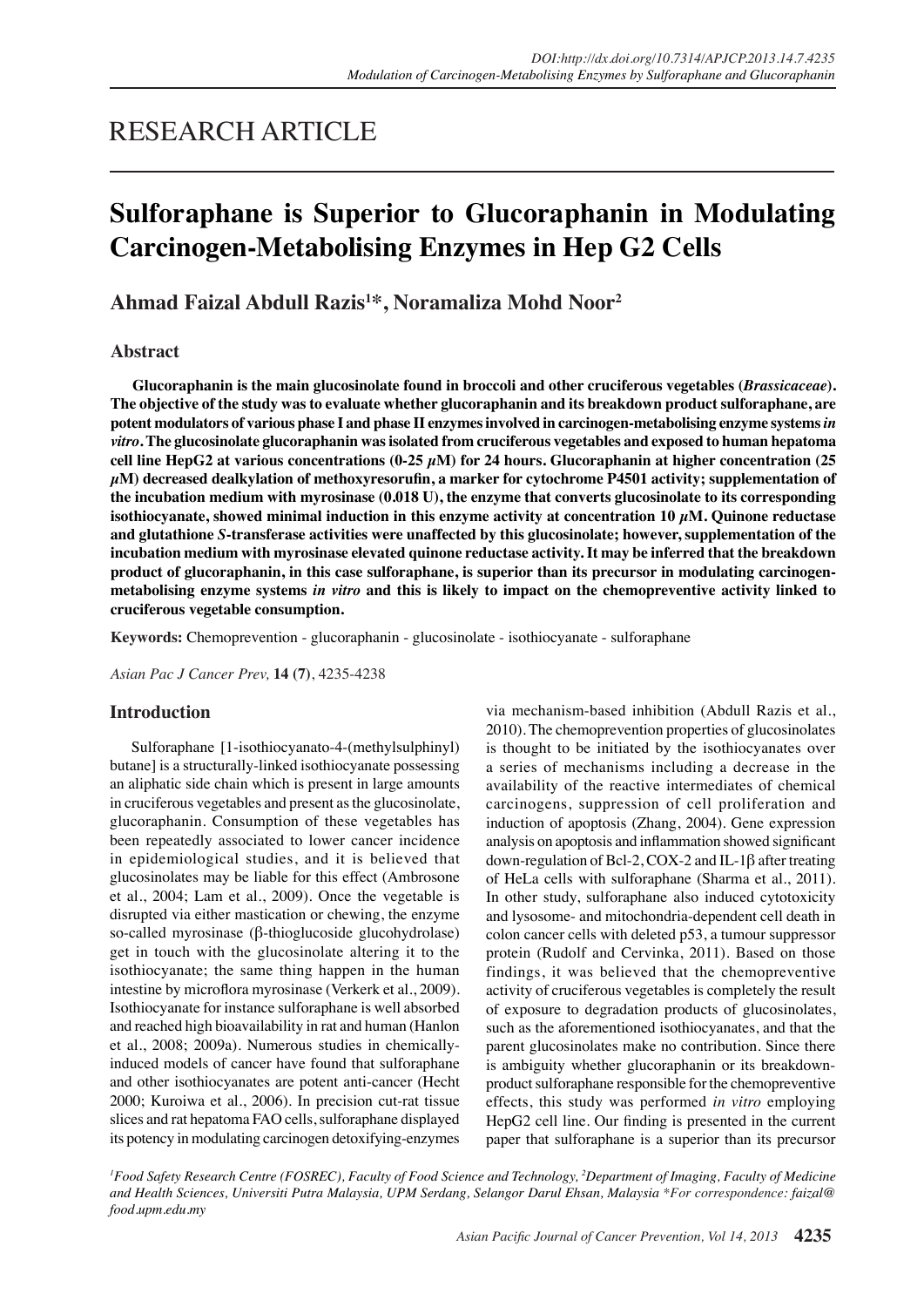#### *Ahmad Faizal Abdull Razis et al*

glucoraphanin in modulating carcinogen-metabolising enzymes and this attribute may be an important contributor to its chemopreventive activity.

#### **Materials and Methods**

Methoxyresorufin, resorufin, 1-chloro-2,4 dinitrobenzene (CDNB), glutathione reductase, 2-methyl-1,4-naphthoquinone (menadione), thiazoyl blue tetrazolium bromide (MTT) (Sigma Co. Ltd., Poole, Dorset, UK), β-nicotinamide adenine dinucleotide phoshate reduced (NADPH) (Melford Laboratories Ltd., Ipswich, Suffolk, UK) were all purchased.

#### *Isolation of glucosinolate*

Glucoraphanin was isolated and purified from *Brassica oleracea* L. var. acephala sabellica (Cavolo nero di Toscana), according to a procedure developed at CRACIN of Bologna that we have previously described (Visentin et al., 1992; Abdull Razis et al., 2010). Sulforaphane was generated *in situ* by myrosinase-catalysed hydrolysis of natural glucoraphanin (Abdull Razis et al., 2010). Myrosinase (60 units/mg) was isolated from ripe seeds of white mustard (*Sinapis alba* L.), which one unit is defined as the amount of enzyme hydrolysing 1  $\mu$ mol sinigrin per minute at a pH of 6.5 and 37ºC. Under the same experimental conditions applied, the isothiocyanate is the only enzymic breakdown product of the glucosinolate.

#### *Cells treatment*

The HepG2 cell line was kindly donated by Dr. Kate Plant (University of Surrey, UK). Cells were maintained in Dulbecco's Modified Eagle Medium (DMEM) supplemented with  $10\%$  FBS,  $1\times$  non-essential amino acids (NEAA), 100 U/ml penicillin and 100  $\mu$ g/ml streptomycin, and were grown until 70-80% confluent. At a density of  $2\times10^5$  cells/ml, the cells were seeded (3 ml/well) into six-well plates using the same media, and cultured until reached the confluency at 50-70%. Solutions of the glucosinolate were prepared in Milli Q water and subsequently diluted in serum-free media (0-25  $\mu$ M) alone or in the presence of myrosinase to generate isothiocyanate. Cells were incubated at  $37^{\circ}$ C and  $5\%$  CO<sub>2</sub> in a humidified incubator for 24 h.

#### *Enzyme assays*

Following incubation, HepG2 cells were washed with ice-cold PBS and harvested in buffer containing 25 mM Tris-HCl, pH 7.4, and 125 mM sucrose (1 ml/well) using a cell scraper and the lysates were resuspended and collected using a 21G needle and a 1 ml syringe. Cells were then sonicated for 20 seconds and centrifuged at  $9,000 \times g$  for 45 minutes at 4°C, to prepare the postmitochondrial supernatant (S9). The supernatant was kept at -80ºC until use. Completely thawed S9 was further centrifuged at  $105,000 \times g$  for 45 min at 4°C using a Beckman L7-65 ultracentrifuge with a fixed angle 70 ITI type rotor (Beckman Coulter Ltd, Bedfordshire, UK). The supernatant i.e. cytosolic fraction was removed and kept on ice; the microsomal pellet was resuspended in the same volume of S9 in 0.154 M KCl containing 50 mM

Tris-HCl buffer, pH 7.4. The cytosolic and microsomal fractions were immediately used for carrying out enzyme assays. The dealkylation of methoxyresorufin (MROD) (Burke and Mayer, 1974) was determined in the microsomal fraction. The following assays were carried out in the cytosolic fraction: quinone reductase (NQO1) employing MTT [3-(4,-5-dimethylthiazo-2-yl)- 2,5-diphenyltetrazolium bromide] as substrate (Prohaska and Santamaria, 1988), and glutathione *S*-transferase activity (Habig et al., 1974) monitored using CDNB as accepting substrate. Protein concentration was determined in both cellular subfractions using bovine serum albumin as standard (Bradford, 1976).

#### *Glucosinolate toxicity evaluation*

Cytotoxicity in HepG2 cells was assessed using MTT. HepG2 cells, at a density of  $8\times10^3$  cells/ml, were seeded into 96-well plates using DMEM supplemented with 10% FBS, 1× non-essential amino acids (NEAA), 100 U/ml penicillin and 100  $\mu$ g/ml streptomycin and cultured for 24 hours. Solutions of the test compounds and incubation were similar as above, and MTT, at 5 mg/ml in PBS, was added into the wells 2.5 hours before completion of the incubation. At the end of the incubation, DMSO (100  $\mu$ l) was added into the wells, and absorbance was read at 540 nm using an ELISA plate reader.

#### *Statistical analysis*

Enzyme activities are presented as mean±standard deviation. Statistical evaluation was carried out by oneway ANOVA followed by the Dunnett's test.

#### **Results**

#### *Effect of glucosinolate on MROD activity*

Incubation of HepG2 cells with glucoraphanin at the highest concentration (25  $\mu$ M) caused a significant decrease in the dealkylation of methoxyresorufin **0.6** (MROD), a biomarker for CYP1A2 activity; but, **0.45** in contrast, supplementation of myrosinase to the **0.3** glucosinolate-containing incubations system up-regulated this enzyme activity at  $10 \mu M$  (Figure 1). **Methoxyresorufin** *O***-demethylase (pmol/min/mg protein)**

## Effect of glucosinolate on Phase II enzymes activities  $\tilde{\text{N}^{\text{c}}}_{\text{S}^{\text{c}}}$  are reductase nor glutathione *S*-transferase



**Figure 1. Effect of Glucoraphanin on MROD Activity in Human Hepatoma HepG2 Cells.** HepG2 cells were incubated with glucoraphanin  $(0-25 \mu M)$  or glucoraphanin  $(0-25 \mu M)$ μM) plus myrosinase (0.018 U) for 24 h. Activity is presented as mean±SD of three replicates. \*p<0.05; \*\*p<0.01; \*\*\*p<0.001 **0.5** when compared to the control  $(0 \mu M)$ **Methoxyresorufin** *O***-demethylase (pmol/min/mg protein)**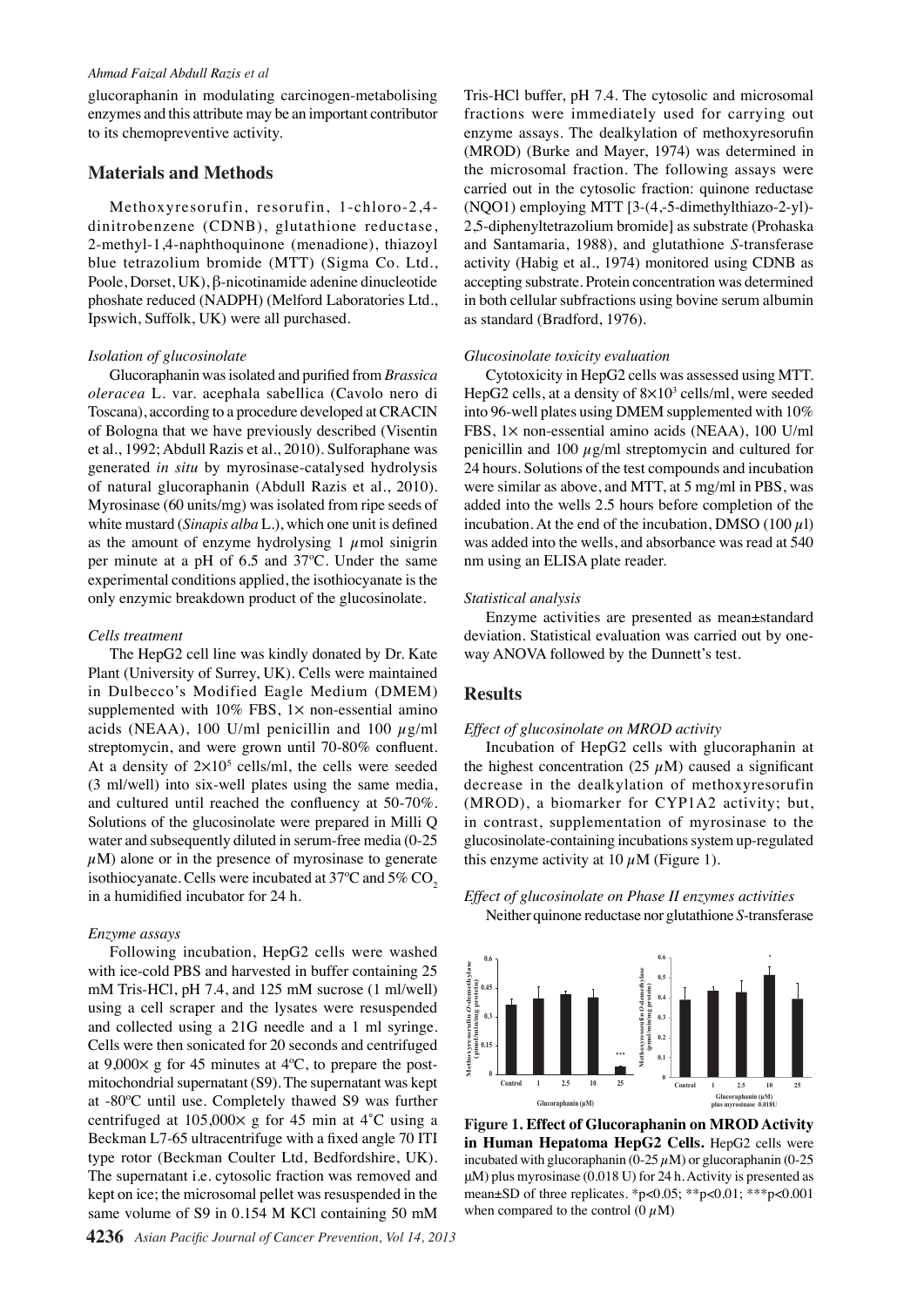*Modulation of Carcinogen-Metabolising Enzymes by Sulforaphane and Glucoraphanin*



incubated with glucoraphanin ( $0-25 \mu$ M) or glucoraphanin ( $0-25$ **Reductase and Glutathione S-transferase Activities** 120 as mean±SD of three replicates. \*p<0.05; \*\*p<0.01; \*\*\*p<0.001 **Figure 2. Effect of Glucoraphanin on Quinone 0.00 0 2** in Human Hepatoma HepG2 Cells. HepG2 cells were μM) plus myrosinase (0.018 U) for 24 h. Activities are presented when compared to the control  $(0 \mu M)$ 



Figure 3. Evaluation of the Toxicity of Glucoraphanin **in Human Hepatoma HepG2 Cells.** Cytotoxicity in HepG2 cells was evaluated using the MTT assay. HepG2 cells, at a density of  $8 \times 10^3$  cells/ml, were seeded into 96-well plates and cultured for 24 hours. These cells were then incubated in culture medium supplemented with glucoraphanin (0-25  $\mu$ M) or glucoraphanin (0-25  $\mu$ M) plus myrosinase (0.018 U) for 24 hours. An aliquot (10  $\mu$ l) of 3-(4,5-dimethylthiazol-2yl)-2,5-diphenyltetrazolium bromide (MTT) at 5 mg/ml in PBS, was added into the wells 2.3 hours before completion of the incubation. At the end of incubation, DMSO (100  $\mu$ l) was added into the wells, and absorbance was read at 540 nm. Results are expressed in percentage, as mean±SD of triplicate determinations.\*p<0.05 as compared to control  $(0 \mu M)$ 

were affected following exposure of the cells line to the glucosinolate (Figure 2). When myrosinase was added to the glucosinolate-containing incubations, the inductive

potential was marked at 10  $\mu$ M in the case of quinone reductase activity (Figure 2).

### *HepG2 cells viability following incubation with glucosinolate*

Exposure of HepG2 cells line to glucoraphanin alone and/or in the presence of myrosinase to the incubation system, elicited no toxicity unless at the highest concentration (25  $\mu$ M), as exemplified by MTT assay (Figure 3).

### **Discussion**

Oral administration of glucoraphanin at high doses leads to elevation of cytochrome P450 and glutathione *S*-transferase activities in the liver of rats (Perocco et al., 2006). It is impossible to distinguish whether the increase in these activities is caused by the glucosinolate itself or due to sulforaphane released from the action of intestinal microflora (Getahun and Chung, 1999). In order to answer this query, studies using human hepatoma HepG2 cell lines were conducted to evaluate the capability of glucoraphanin and its breakdown product sulforaphane in modulating cytochrome P450 enzymes of the CYP1 family, the most vital phase I enzymes involved in xenobiotic metabolism (Ioannides and Lewis, 2004), and also phase II detoxifying enzymes such as quinone reductase and glutathione *S*-transferase.

In line with our previous finding (Abdull Razis et al., 2010), MROD and quinone reductase activities were upregulated when the cells were exposed to glucoraphanin in the presence of myrosinase; demonstrating that the isothiocyanates are the principal contributors to the increased activity rather than the parent glucosinolate. These findings are commensurate with *in vitro* and *in vivo* studies where sulforaphane induced quinone reductase activity both in Hepa1c1c7 mouse hepatoma cell and in male Fisher 344 rats (Hintze et al., 2003). The upregulation of phase II enzymes by sulforaphane involves the antioxidant response element (ARE), the transcription of which is regulated by Nrf2 (Nuclear factor-erythroid 2 p45-related factor 2) (Juge et al., 2007); thus reflect the potential in preventing the Keap1-mediated degradation of Nrf2. However, glutathione *S*-transferase activity was not affected; discrepancy with Hanlon et al. (2009b) though this may reflect in tissue differences.

In contrast, these findings contradict the work of Scholl et al. (2011) who demonstrated that in the HepG2 cells, glucosinolate glucoraphasatin induced quinone reductase activity of significantly higher than its degradation products that were generated by addition of myrosinase into the cell culture media prior to the addition to the cells; however, in their studies much higher concentrations (50- 200  $\mu$ M) of the glucosinolate were employed. In other study, the methanol extract of radish sprouts containing glucosinolate glucoraphasatin demonstrated high potency in inducing quinone reductase activity in Hepa1c1c7 cells (Lee and Lee, 2006), although it is possible that other compounds in the extract were responsible for this effect. It is important to point out that glucosinolate is an exceptional substrate of myrosinase, so that exposure to